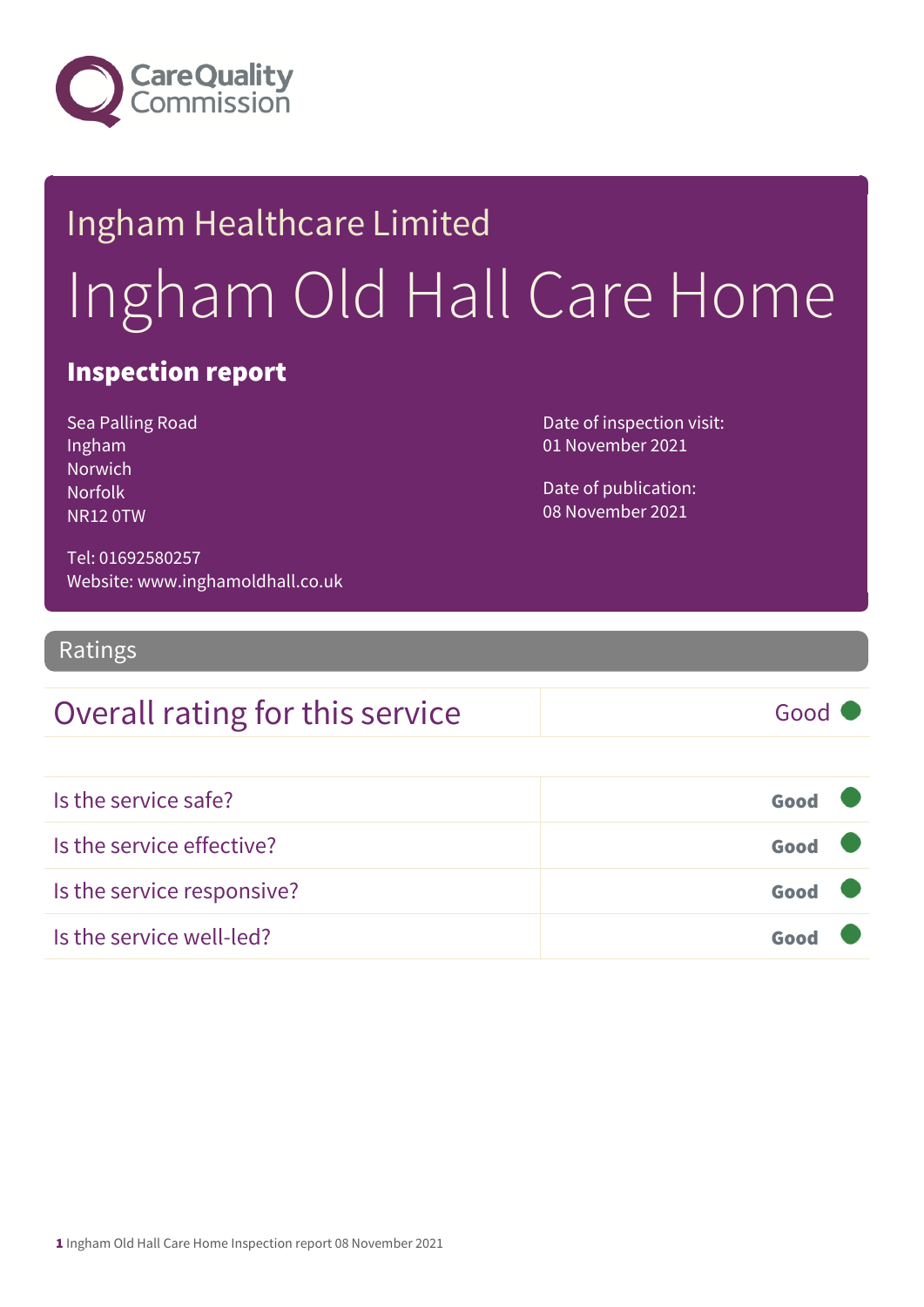### Summary of findings

### Overall summary

#### About the service

Ingham Old Hall Care Home is a residential home that provides personal care to up to 25 older people, some of whom may be living with dementia. It is a converted period building with extensive gardens. At the time of the inspection, Ingham Old Hall was home to 23 people. Although the home is registered for up to 25 people, 2 rooms are not being used meaning the home was at full capacity.

#### People's experience of using this service and what we found

People told us their needs were met in a person-centred and timely manner by staff who were well-trained, kind, compassionate and caring. They were supported to have maximum choice and control of their lives and staff supported them in the least restrictive way possible and in their best interests; the policies and systems in the service supported this practice.

People's needs had been assessed and accurate, person-centred care plans were in place that had been regularly reviewed. The risks to people had been identified and measures were in place to reduce them. Healthcare needs had been considered and met. People received food of their choice, in appropriate quantities and that they enjoyed. Medicines were well managed, administered safely and in line with best practice.

Good infection prevention and control measures were in place and COVID-19 had been well-managed, considered and mitigated. We saw that the home was visibly clean, and people had a choice of how they spent their day. Their rooms were personalised, and signage was in place to assist orientation.

Complaints were taken seriously and investigated and people we spoke with told us they felt listened to and involved. Staff told us they felt supported and that teamwork was effective. There was an open culture within the home and people were encouraged to speak up. Feedback on the service had been sought and the provider had worked with experts to improve the quality of the service.

People told us that improvements had been made in the service since our last inspection and this was observed and corroborated. A new registered manager had been appointed who had a good oversight of the service, had implemented action plans to address concerns and had a robust governance system in place to monitor and assess the service and continue to drive improvement. Whilst further embedding was required, we had confidence that the service would continue to improve.

For more details, please see the full report which is on the CQC website at www.cqc.org.uk

#### Rating at last inspection (and update)

The last rating for this service was requires improvement (report published on 28 November 2019) and there were two breaches of regulation; a warning notice was served in relation to medicines management. The provider completed an action plan after the last inspection to show what they would do and by when to

2 Ingham Old Hall Care Home Inspection report 08 November 2021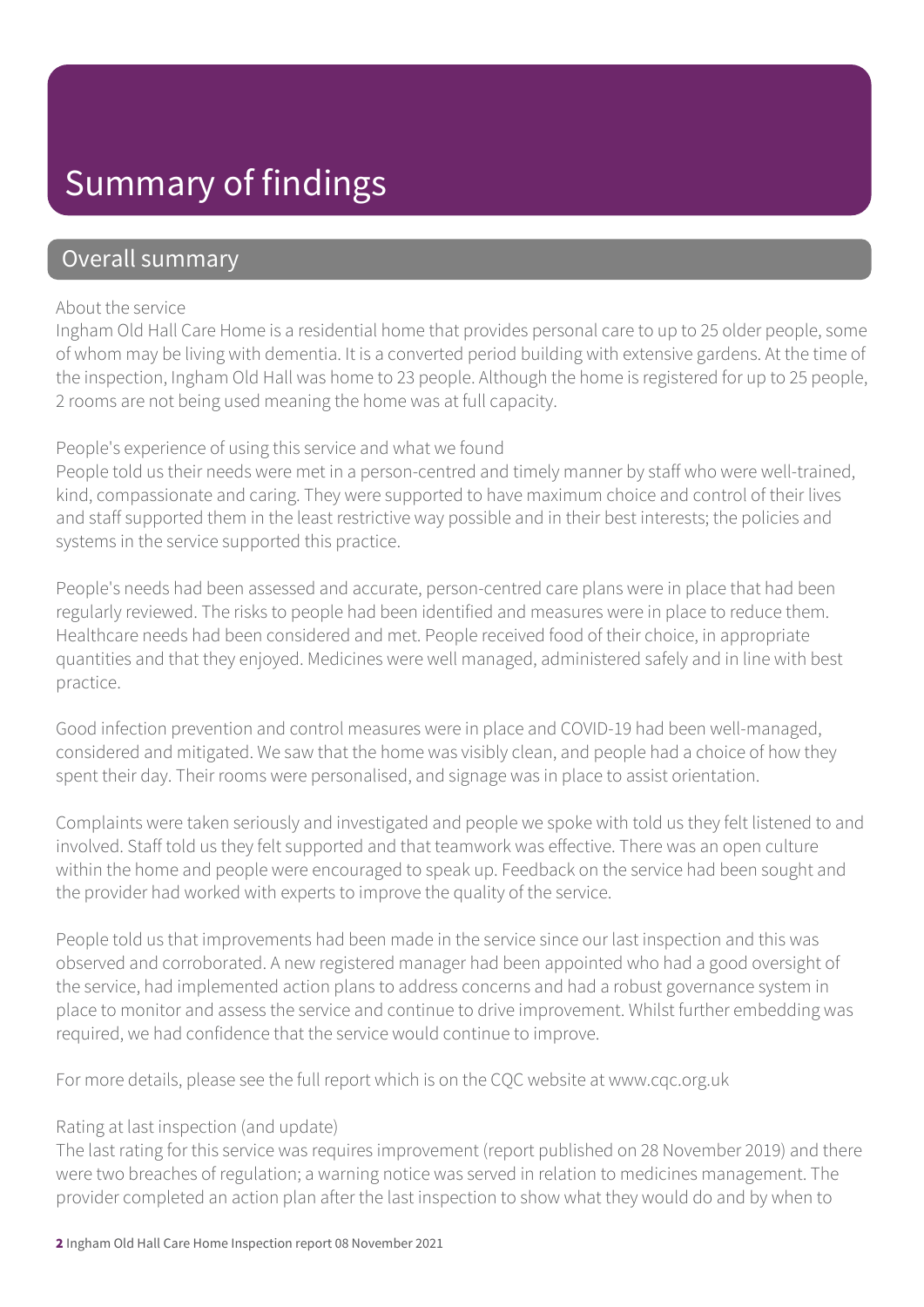improve. As this inspection we found improvements had been made and the provider was no longer in breach of regulations and had been compliant with the warning notice.

#### Why we inspected

Prior to the inspection we carried out a monitoring review of the service. A monitoring review considers a range of information such as the current rating, any ongoing or planned regulatory activities, information about safeguarding, whistleblowing, incident reports (we call these statutory notifications), whether the service has a registered manager, feedback from people who use services and their family and friends, and other contextual information. This prompted us to carry out this inspection as evidence suggested the service had improved.

We undertook this focused inspection to check the provider now met legal requirements and where we had evidence that the service had improved from their previous rating of requires improvement. This report only covers our findings in relation to the key questions of safe, effective, responsive and well-led.

The ratings from the previous comprehensive inspection for those key questions not looked at on this occasion were used in calculating the overall rating at this inspection. The overall rating for the service has changed from requires improvement to good. This is based on the findings at this inspection.

We looked at infection prevention and control measures under the safe key question. We look at this in all care home inspections even if no concerns or risks have been identified. This is to provide assurance that the service can respond to COVID-19 and other infection outbreaks effectively.

You can read the report from our last comprehensive inspection, by selecting the 'all reports' link for Ingham Old Hall Care Home on our website at www.cqc.org.uk.

#### Follow up

We will continue to monitor information we receive about the service and take action as appropriate.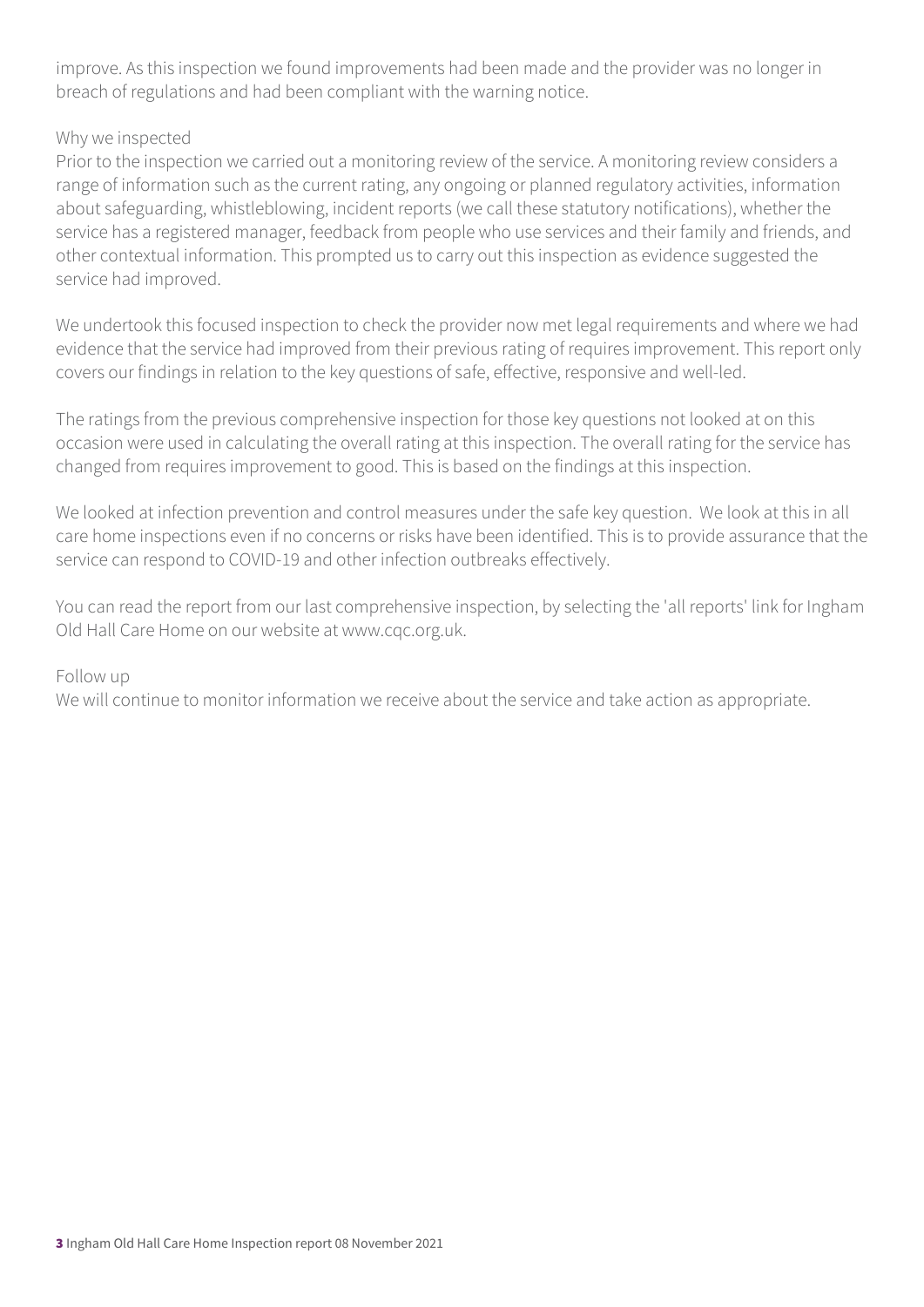### The five questions we ask about services and what we found

We always ask the following five questions of services.

| Is the service safe?                          | Good |
|-----------------------------------------------|------|
| The service was safe.                         |      |
| Details are in our safe findings below.       |      |
| Is the service effective?                     | Good |
| The service was effective.                    |      |
| Details are in our effective findings below.  |      |
|                                               |      |
| Is the service responsive?                    | Good |
| The service was responsive.                   |      |
| Details are in our responsive findings below. |      |
| Is the service well-led?                      | Good |
| The service was well-led.                     |      |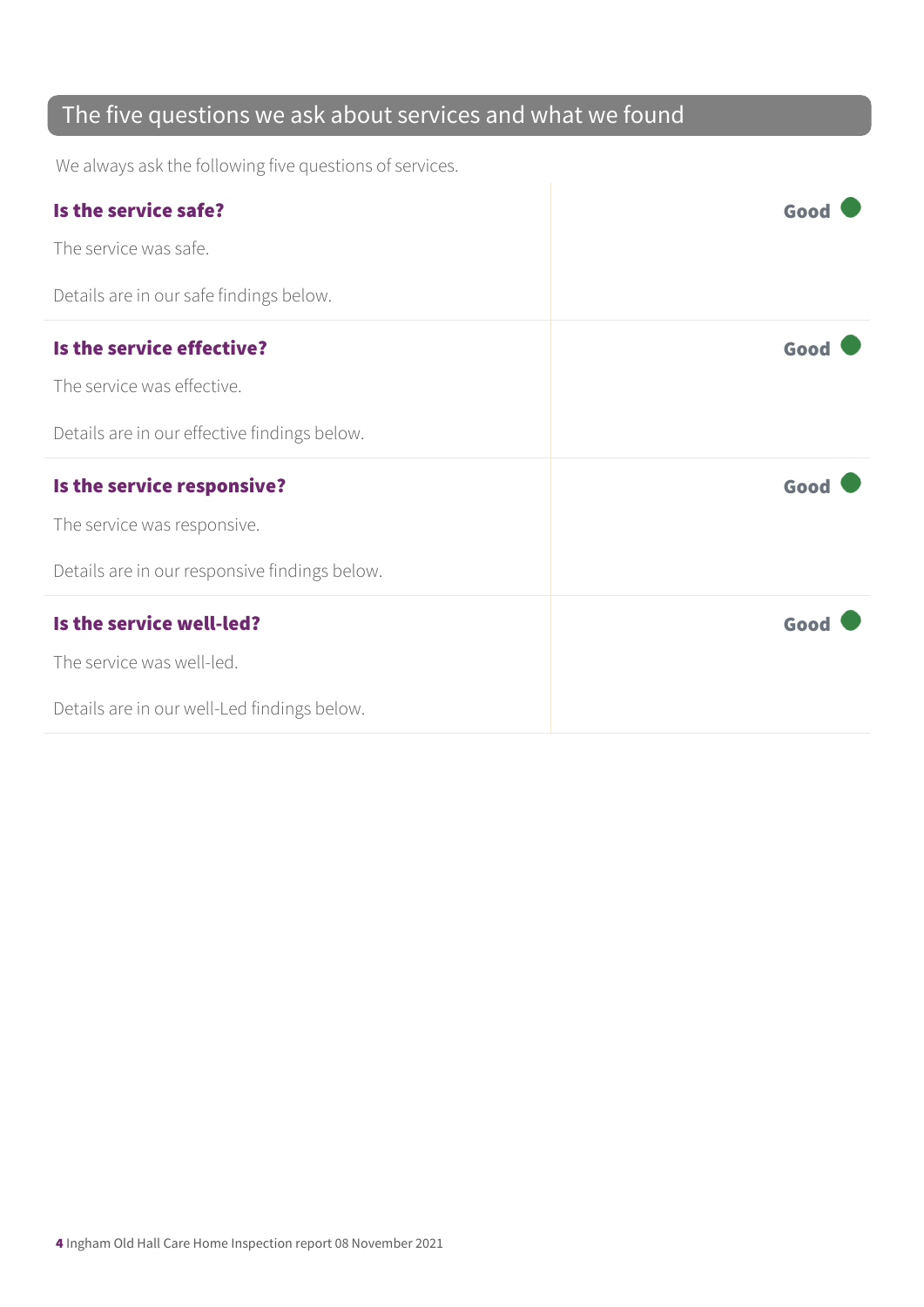

# Ingham Old Hall Care Home Detailed findings

### Background to this inspection

#### The inspection

We carried out this inspection under Section 60 of the Health and Social Care Act 2008 (the Act) as part of our regulatory functions. We checked whether the provider was meeting the legal requirements and regulations associated with the Act. We looked at the overall quality of the service and provided a rating for the service under the Care Act 2014.

As part of this inspection we looked at the infection control and prevention measures in place. This was conducted so we can understand the preparedness of the service in preventing or managing an infection outbreak, and to identify good practice we can share with other services.

Inspection team The inspection was carried out by one inspector.

#### Service and service type

Ingham Old Hall is a 'care home'. People in care homes receive accommodation and nursing or personal care as a single package under one contractual agreement. CQC regulates both the premises and the care provided, and both were looked at during this inspection.

The service had a manager registered with the Care Quality Commission. This means that they and the provider are legally responsible for how the service is run and for the quality and safety of the care provided.

Notice of inspection This inspection was unannounced.

#### What we did before the inspection

Prior to the inspection we carried out a monitoring activity of the service. This included reviewing information we had received about the service since the last inspection. We sought feedback from the local authority, professionals who worked with the service and Healthwatch. Healthwatch is an independent consumer champion that gathers and represents the views of the public about health and social care services in England.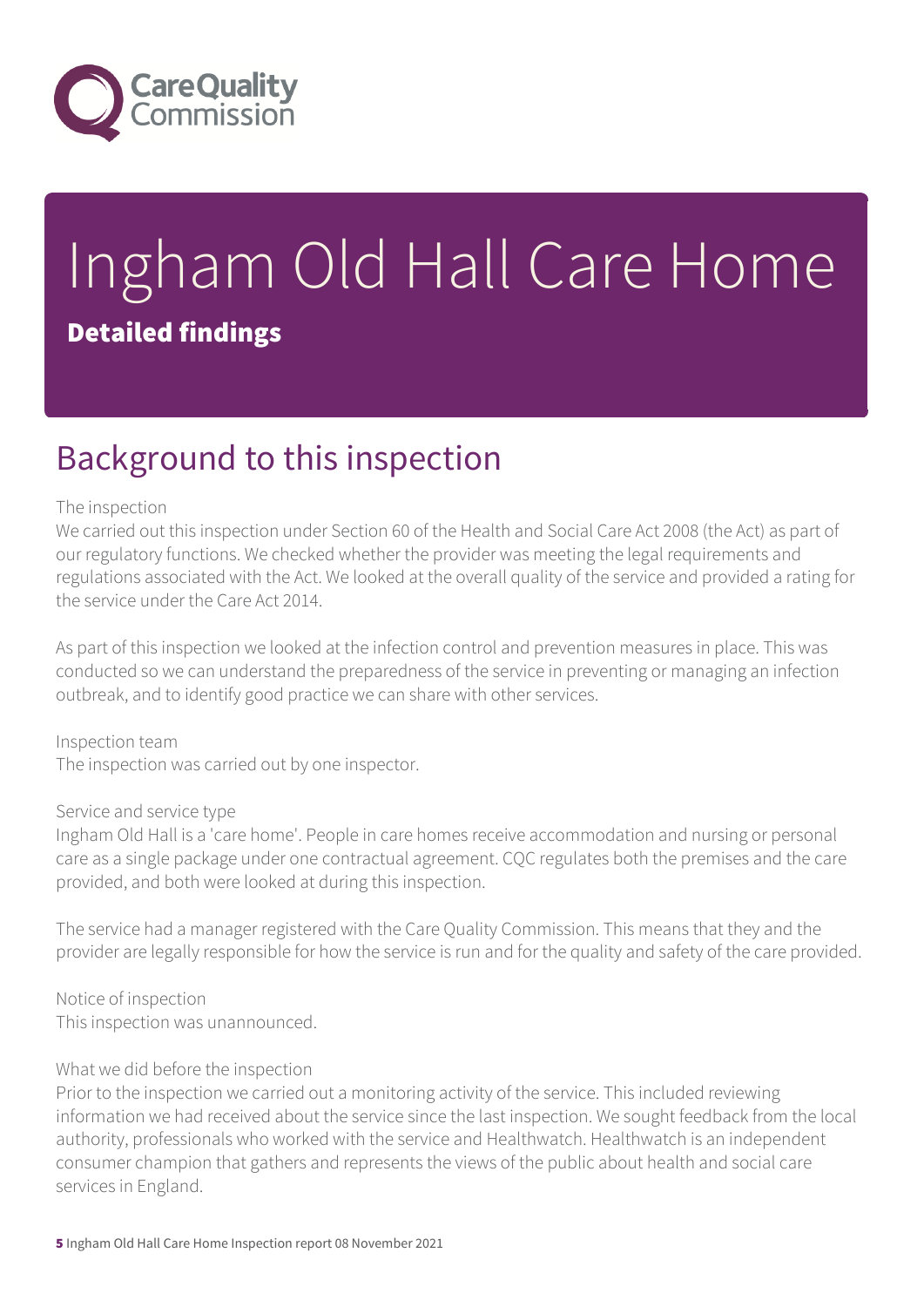We received feedback from three people who used the service, five relatives and two staff. We spoke with the registered manager. We reviewed several records relating to the running of the service including governance audits, staff training records, staff recruitment records, policies and care plans.

The provider was not asked to complete a provider information return prior to this inspection. This is information we require providers to send us to give some key information about the service, what the service does well and improvements they plan to make. We took this into account when we inspected the service and made the judgements in this report.

We used all of this information to plan our inspection.

#### During the inspection

We spoke with one further person who used the service and a further four members of staff including maintenance and housekeeping personnel and a senior care assistant. We observed the care people received and assessed the premises for safety and cleanliness. We observed lunch to ascertain the experience for people and ensure people's nutritional needs were met.

We looked at medicine's management and other care records such as care plans and repositioning charts. Surveys were viewed to ensure they met the accessible information standard.

#### After the inspection

We continued to seek clarification from the provider to validate evidence found. We looked at training data and quality assurance records. We spoke with two professionals who regularly visit the service.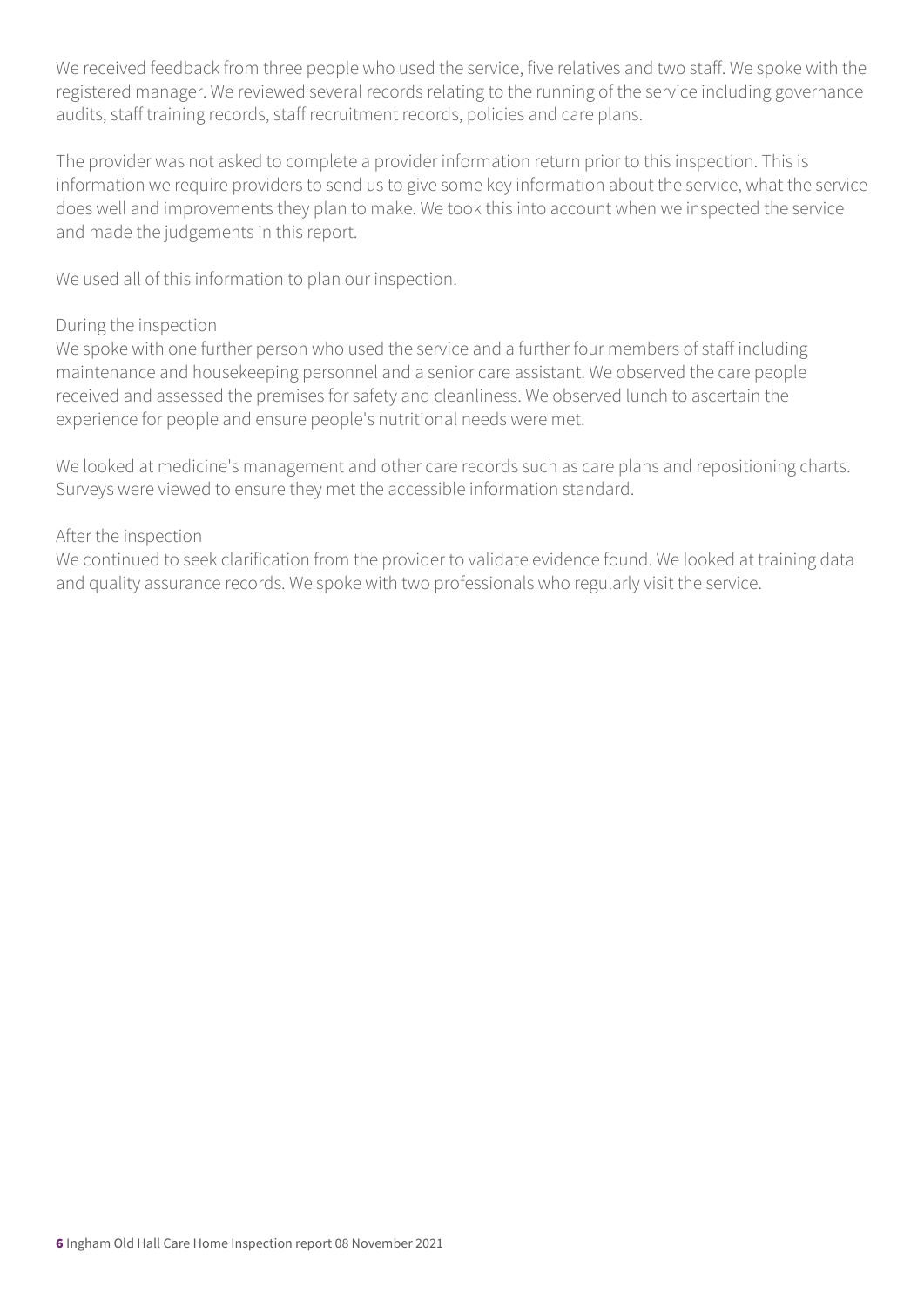### Is the service safe?

# Our findings

Safe – this means we looked for evidence that people were protected from abuse and avoidable harm.

At the last inspection this key question was rated as requires improvement. At this inspection this key question has now improved to good. This meant people were safe and protected from avoidable harm.

We also checked if the provider had met the requirements of the warning notice we previously served regarding medicines management. The inspection findings demonstrated the provider was now compliant with medicines management and that the requirements of the warning notice had been met.

#### Using medicines safely

At our last inspection the provider had failed to ensure the proper and safe management of medicines. This was a breach of regulation 12 (Safe Care and Treatment) of the Health and Social Care Act 2008 (Regulated Activities) Regulations 2014 and a warning notice was served as a result.

We checked whether the provider had met the requirements of the warning notice and we found enough improvement had been made at this inspection. The provider was no longer in breach of regulation 12 and was found to be compliant with the warning notice.

- The provider had sought expert advice on the management of medicines and their recommendations had been actioned. This had resulted in people receiving their medicines as prescribed and in a safe manner.
- One pharmacy technician told us medicines were well managed. They said the registered manager, "Reacted very quickly to the suggestions of improvements we made."
- The medicines administration record (MAR) charts further confirmed people had received their medicines as prescribed and as per best practice.
- Where people were prescribed medicines on an as required basis, information for staff was in place to ensure these were administered safely and appropriately.
- Staff had received training in medicines administration and their competency to do so had been regularly assessed. One staff member said, "I have learned a lot in this area from the present manager, he completed my competency and continues to challenge my medicines knowledge."

Assessing risk, safety monitoring and management

At our last inspection the provider had failed to robustly assess the risks relating to the health, safety and welfare of people. This was a breach of regulation 12 (Safe Care and Treatment) of the Health and Social Care Act 2008 (Regulated Activities) Regulations 2014.

Enough improvement had been made at this inspection and the provider was no longer in breach of regulation 12 relating to assessing risk.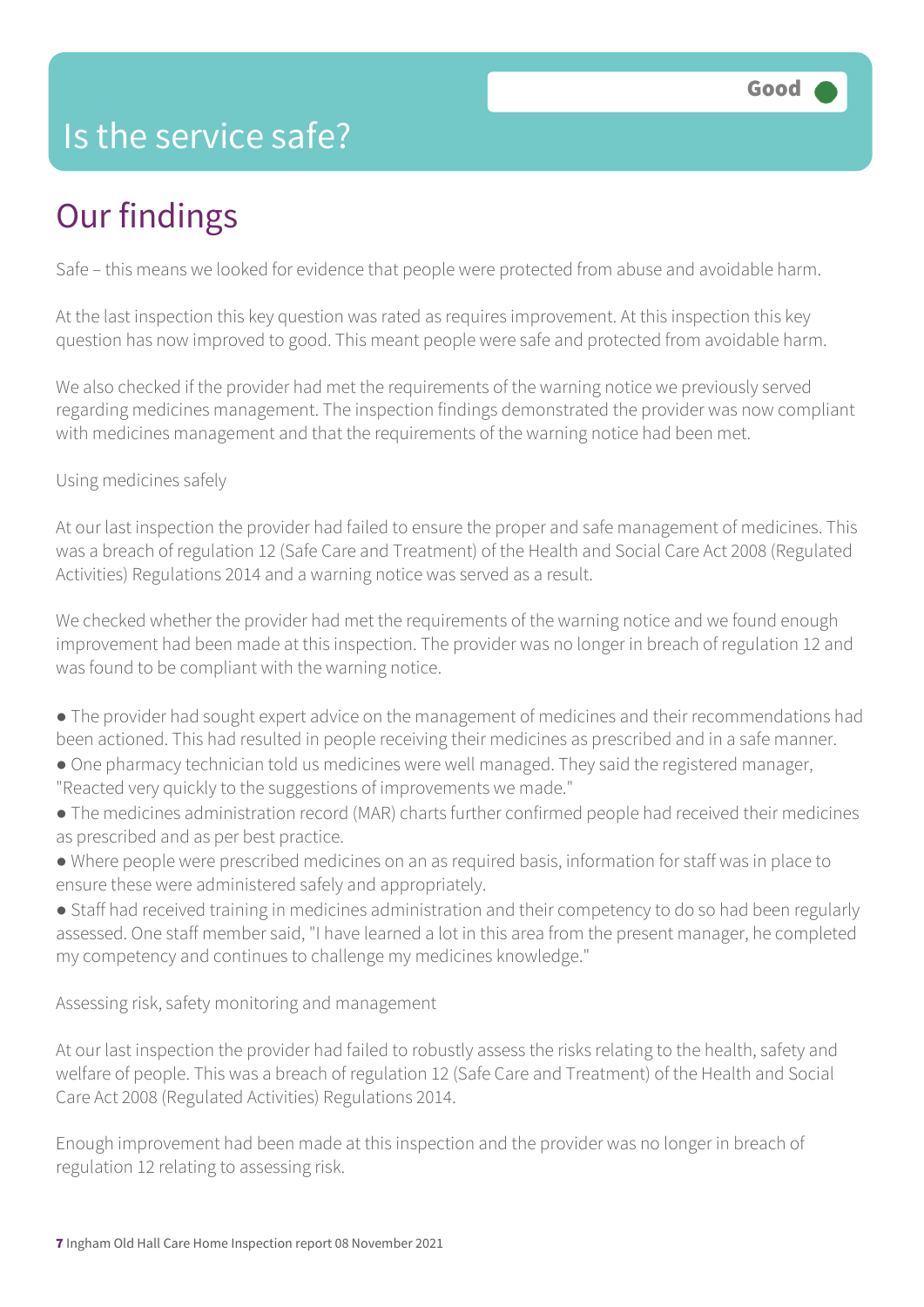● The risks to the people who used the service, staff and visitors had been identified, assessed, mitigated and regularly reviewed. One relative told us, "Since measures were put in place to prevent the number of falls [relative] has had, this appears to have been very successful."

● The registered manager regularly audited and analysed accidents and incidents to identify any trends or patterns. As a result, mitigating actions had been taken, including better deployment of staff, and the number of accidents and incidents had considerably decreased.

● Information on risk was shared with appropriate parties, including staff, relatives and professionals, to mitigate future occurrences and better inform the care that was delivered. One staff member said, "Incidents are shared to promote learning and better ways of working."

● The risks associated with the premises had been identified and managed and equipment had been maintained to ensure people's safety. A business continuity plan was in place to address unplanned and emergency events such as staff shortages, utility failures and adverse weather.

#### Staffing and recruitment

● At our last inspection we had concerns about the amount of staff on at night. Whilst this number had not increased, the risk had been assessed and plans put in place in the event of an emergency.

● Safe recruitment practices were in place and people told us there were enough staff to meet people's needs in a person-centred and timely manner.

• One person who used the service told us, "There are enough staff who are always ready to help me." Another person who used the service told us there were enough staff to assist them to do what they wanted, when they wanted.

Systems and processes to safeguard people from the risk of abuse

- The people who used the service, and their relatives, told us they had no concerns about staff's abilities to protect people from the risk of abuse.
- One person who used the service said, "There is something about staff that makes you trust them." Whilst a relative told us, "Staff just keep giving their all, with patience and understanding."
- Processes were in place to help mitigate the risk of abuse and included associated policies, staff training and referring any concerns to the local authority safeguarding team promptly.
- We saw recent examples where staff raised concerns to protect those that used the service and saw that appropriate action was taken in response to further safeguard people.
- Staff knew how to report safeguarding concerns both inside, and outside, of their organisation and told us they would be supported by the registered manager to do so.

#### Preventing and controlling infection

- We were assured that the provider was preventing visitors from catching and spreading infections.
- We were assured that the provider was meeting shielding and social distancing rules.
- We were assured that the provider was admitting people safely to the service.
- We were assured that the provider was using PPE effectively and safely.
- We were assured that the provider was accessing testing for people using the service and staff.

● We were assured that the provider was promoting safety through the layout and hygiene practices of the premises.

● We were assured that the provider was making sure infection outbreaks could be effectively prevented or managed.

- We were assured that the provider's infection prevention and control policy was up to date.
- We were assured the provider was facilitating visits for people living in the home in accordance with the current guidance.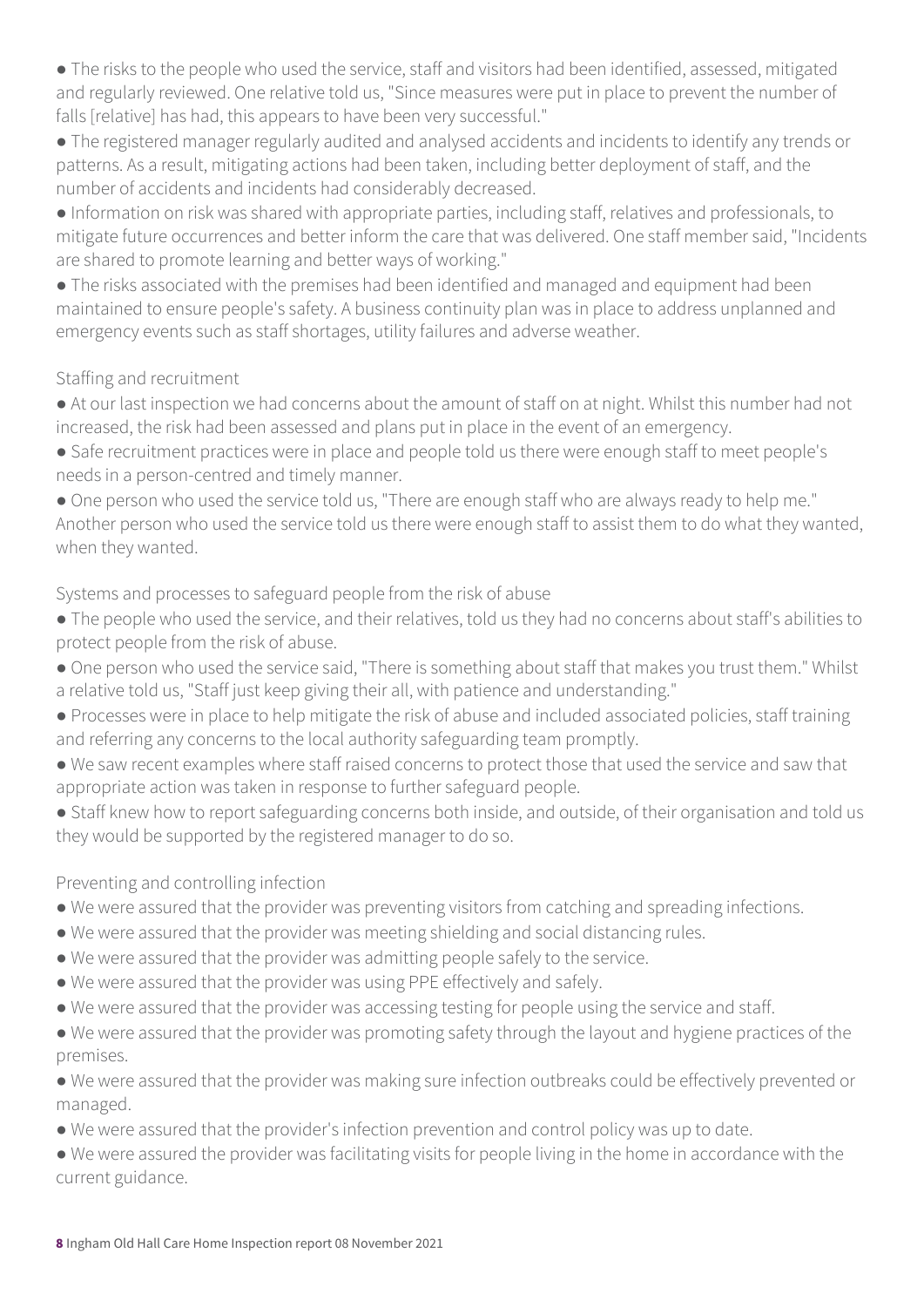Learning lessons when things go wrong

- The widespread improvements seen at this inspection demonstrated the service had followed recommendations from the expert advice they had sought in order to make improvements.
- People told us communication had improved at the service and relatives told us they were informed of safety events.

● Staff agreed that incidents were used to promote learning and one told us, "Incidents are handed over at the beginning and end of each shift. By sharing this in handover we can talk about a solution to prevent the incident from happening again."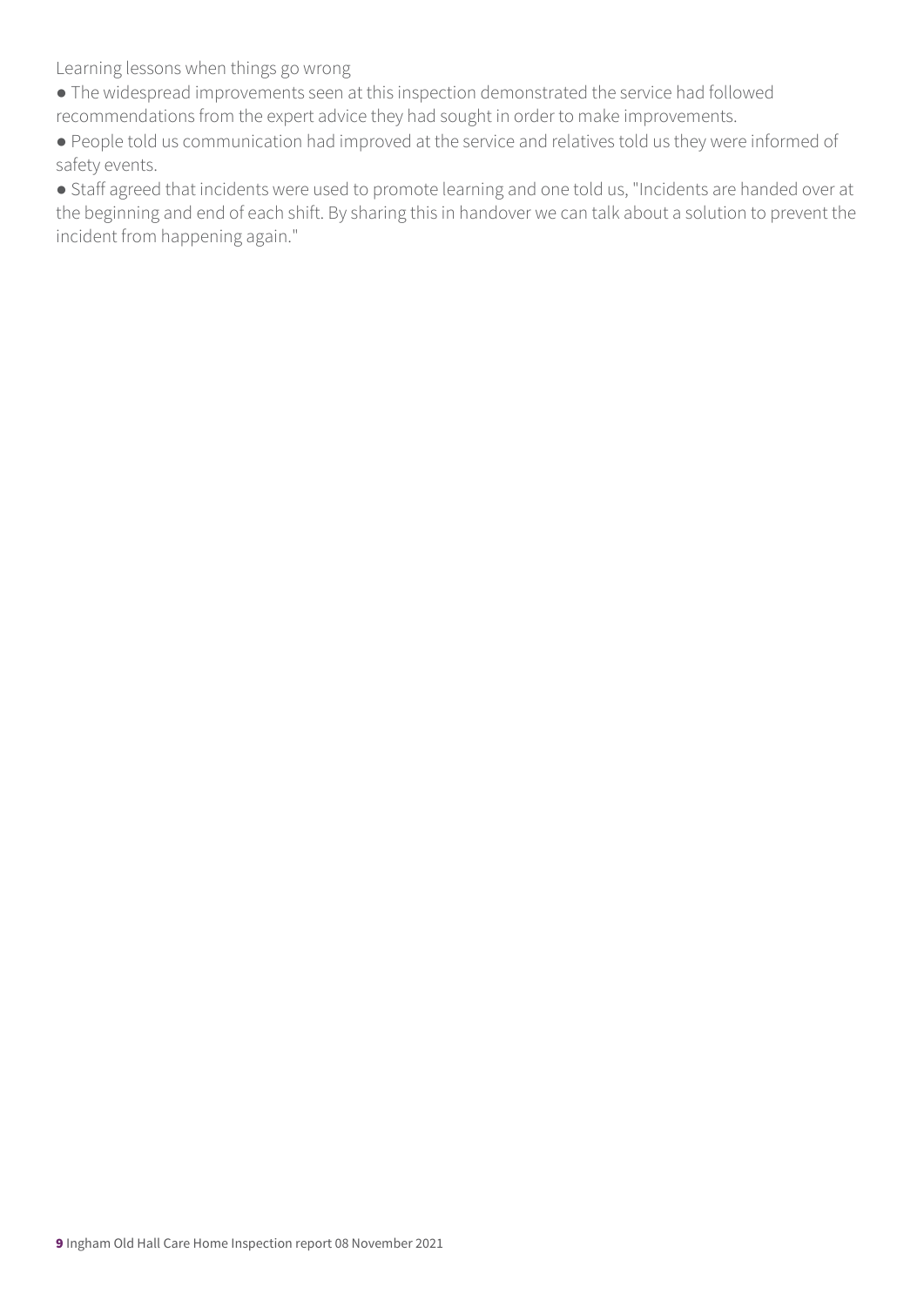### Is the service effective?

## Our findings

Effective – this means we looked for evidence that people's care, treatment and support achieved good outcomes and promoted a good quality of life, based on best available evidence.

At the last inspection this key question was rated as requires improvement. At this inspection this key question has now improved to good. This meant people's outcomes were consistently good, and people's feedback confirmed this.

Assessing people's needs and choices; delivering care in line with standards, guidance and the law

- People told us the service achieved positive outcomes for people. One social care professional said, "The staff went above and beyond to support [person who used the service] to transition home." A relative said, "My [relative] is very happy living at Ingham Old Hall. It makes the family very happy and secure in the knowledge their wellbeing is in good hands."
- People's needs had been holistically assessed, and regularly reviewed, to achieve physical, emotional and social wellbeing.
- The care people received was delivered in line with best practice and we saw that nationally recognised assessment tools were used to assist this.

Staff support: induction, training, skills and experience

- People received care from staff who had been suitably trained, supported and empowered to improve their practice.
- The people who used the service told us they had confidence in the staff's abilities and their relatives, and professionals, agreed. One professional described staff as, "Brilliant and work in such a kind and positive way" whilst another described them as, "Very pro-active".
- Staff had received an induction and ongoing training to support them in their roles and all had received recent appraisals to assess their performance.
- Staff told us they felt supported in their roles and that the registered manager listened.

Supporting people to eat and drink enough to maintain a balanced diet

- The people who used the service told us food was good, that they received enough to eat and were offered choice. One person said, "Food is very good, well cooked and well presented."
- People's dietary needs had been assessed, care planned and met. Where people required a specialised diet for their health or safety, this was provided.
- One relative told us, "Diet issues are adhered to. [Relative] is diabetic and for the first time in ages, due to very careful monitoring, their blood sugar levels are under control."
- Our observations confirmed that people received food of their choice, in the quantities they preferred and texture they required. We saw they received support as needed and that staff provided dedicated care to those people that needed it in a kind and patient manner.

Staff working with other agencies to provide consistent, effective, timely care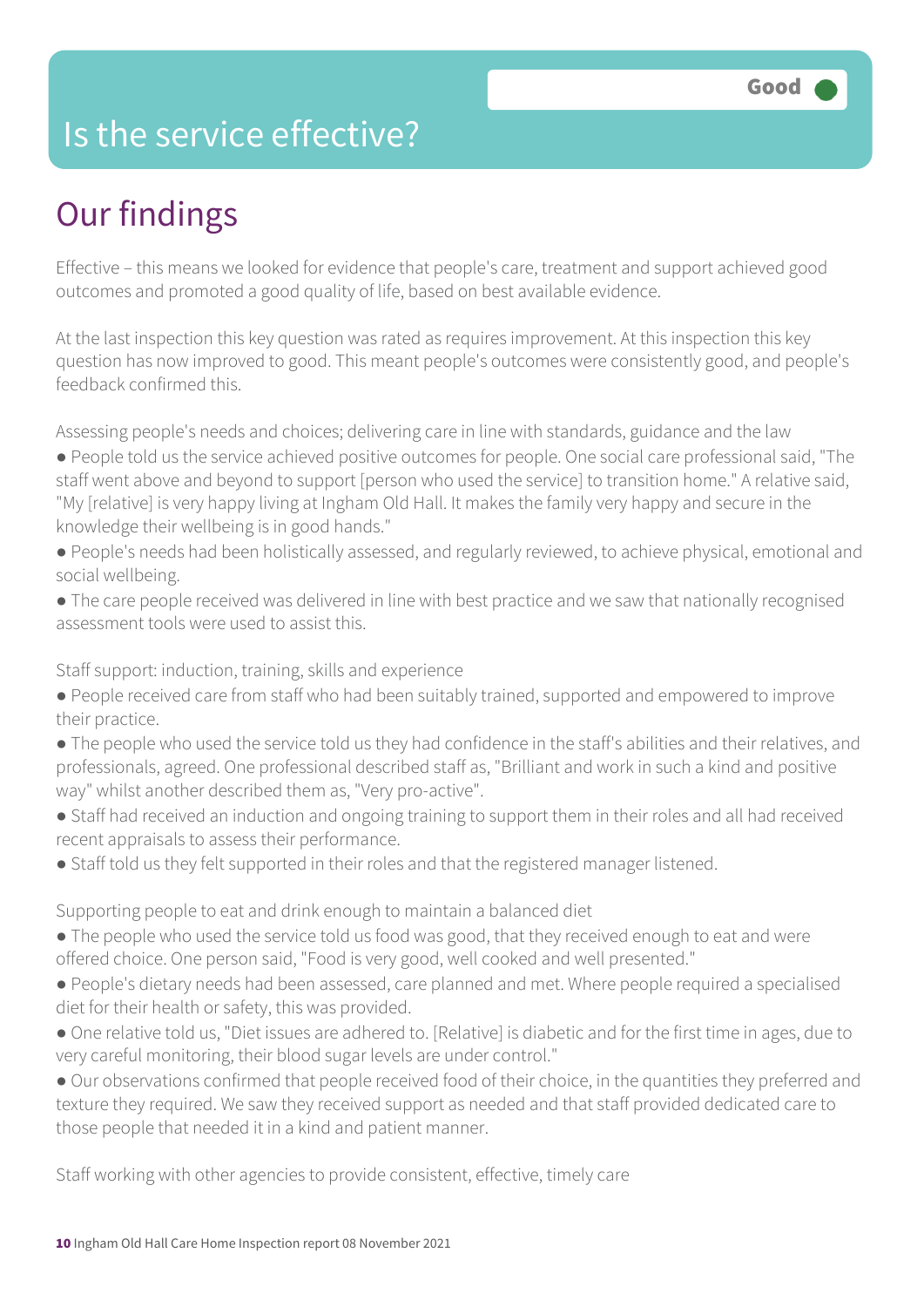- We saw evidence that the service worked with others to provide the best outcomes for the people who used the service. These interactions were timely, appropriate and collaborative.
- We received feedback from several health or social care professionals as part of this inspection and all were positive about how the service worked and engaged with them.
- One social care professional said about working with the service, "I came away feeling extremely grateful on the service user's behalf for how wonderful the service had been."
- A health professional described their relationship with the home as, "excellent" and described them as, "extremely responsive."

#### Adapting service, design, decoration to meet people's needs

- Whilst the period building did not fully allow for some people to move around the home independently due to floor gradients and steps, we saw that staff assisted people to move around the service as required.
- People had access to appropriate spaces to allow them time alone, with visitors, to spend time outdoors and to participate in activities. We saw that people's rooms were personalised and individual to them.
- Signage was in place to help people with orientation around the building.

Supporting people to live healthier lives, access healthcare services and support

- People's health needs were met, and they had access to a range of healthcare services.
- Care plans recorded health needs and the support people needed to remain well. For example, in relation to diabetes and dementia.
- Where there were concerns about people's weight, for example, we saw that appropriate healthcare professionals had been contacted and their recommendations followed.

Ensuring consent to care and treatment in line with law and guidance

The Mental Capacity Act 2005 (MCA) provides a legal framework for making particular decisions on behalf of people who may lack the mental capacity to do so for themselves. The Act requires that, as far as possible, people make their own decisions and are helped to do so when needed. When they lack mental capacity to take particular decisions, any made on their behalf must be in their best interests and as least restrictive as possible.

People can only be deprived of their liberty to receive care and treatment when this is in their best interests and legally authorised under the MCA.

In care homes, and some hospitals, this is usually through MCA application procedures called the Deprivation of Liberty Safeguards (DoLS). We checked whether the service was working within the principles of the MCA, and whether any conditions on authorisations to deprive a person of their liberty had the appropriate legal authority and were being met.

- The service understood its responsibilities under the MCA. People who used the service told us staff supported them to make their own decisions and choices and this was observed on our inspection.
- Appropriate DoLS applications had been made and for one person whose application had been authorised and contained conditions, we saw that these had been met in practice. However, the service needed to keep records to demonstrate this.
- Staff had received training in MCA and demonstrated their knowledge in this.
- Where people had legally appointed others to make decisions on their behalf, the service had adhered to this.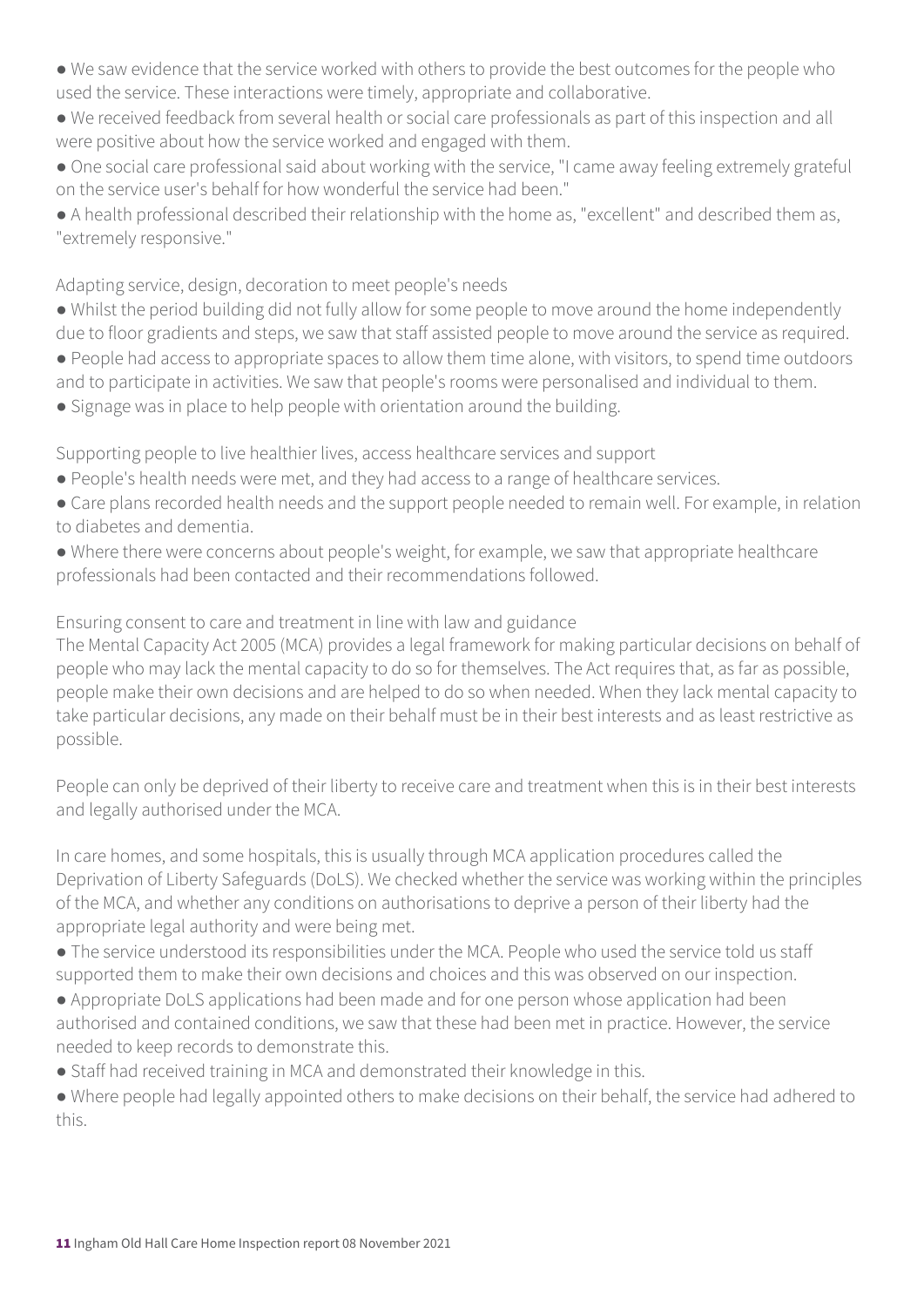### Is the service responsive?

# Our findings

Responsive – this means we looked for evidence that the service met people's needs.

At the last inspection this key question was rated as requires improvement. At this inspection this key question has now improved to good. This meant people's needs were met through good organisation and delivery.

Planning personalised care to ensure people have choice and control and to meet their needs and preferences

- People received person-centred care that met their individual needs. The people who used the service, and their relatives, told us this and records demonstrated this.
- One relative said, "Staff have gone out of their way to make [relative] comfortable and care for their needs."
- Care plans contained person-centred information to help staff support people's individual needs and these were accurate and up to date. Staff agreed that care plans contained enough information for them to be able to care for people well.
- The people who used the service told us they were consulted on the care they received and were in control of this.

Meeting people's communication needs

Since 2016 onwards all organisations that provide publicly funded adult social care are legally required to follow the Accessible Information Standard (AIS). The standard was introduced to make sure people are given information in a way they can understand. The standard applies to all people with a disability, impairment or sensory loss and in some circumstances to their carers.

- Communication care plans were in place that recorded such aspects as preferred first language, how people preferred to receive information and sensory and hearing information.
- We saw that recent surveys for people who used the service had been produced in large print with accessible information.

Supporting people to develop and maintain relationships to avoid social isolation; support to follow interests and to take part in activities that are socially and culturally relevant to them

- Due to COVID-19, opportunities to take part in some activities had been limited however the people who used the service told us staff had supported them to maintain relationships and involved them in activities within the home.
- One person who used the service told us staff engaged with them in their interests which made them feel good.
- Relatives agreed that staff assisted them in maintaining relationships with their loved ones. One relative told us, "The management and staff will go out of their way to help [relative] to see us. I even get a good cup of tea. There is always a 'pleased to see you' and I am welcomed into the home."
- For one relative who did not drive, staff picked this person up and took them back home for them to see their relative who lived in the home.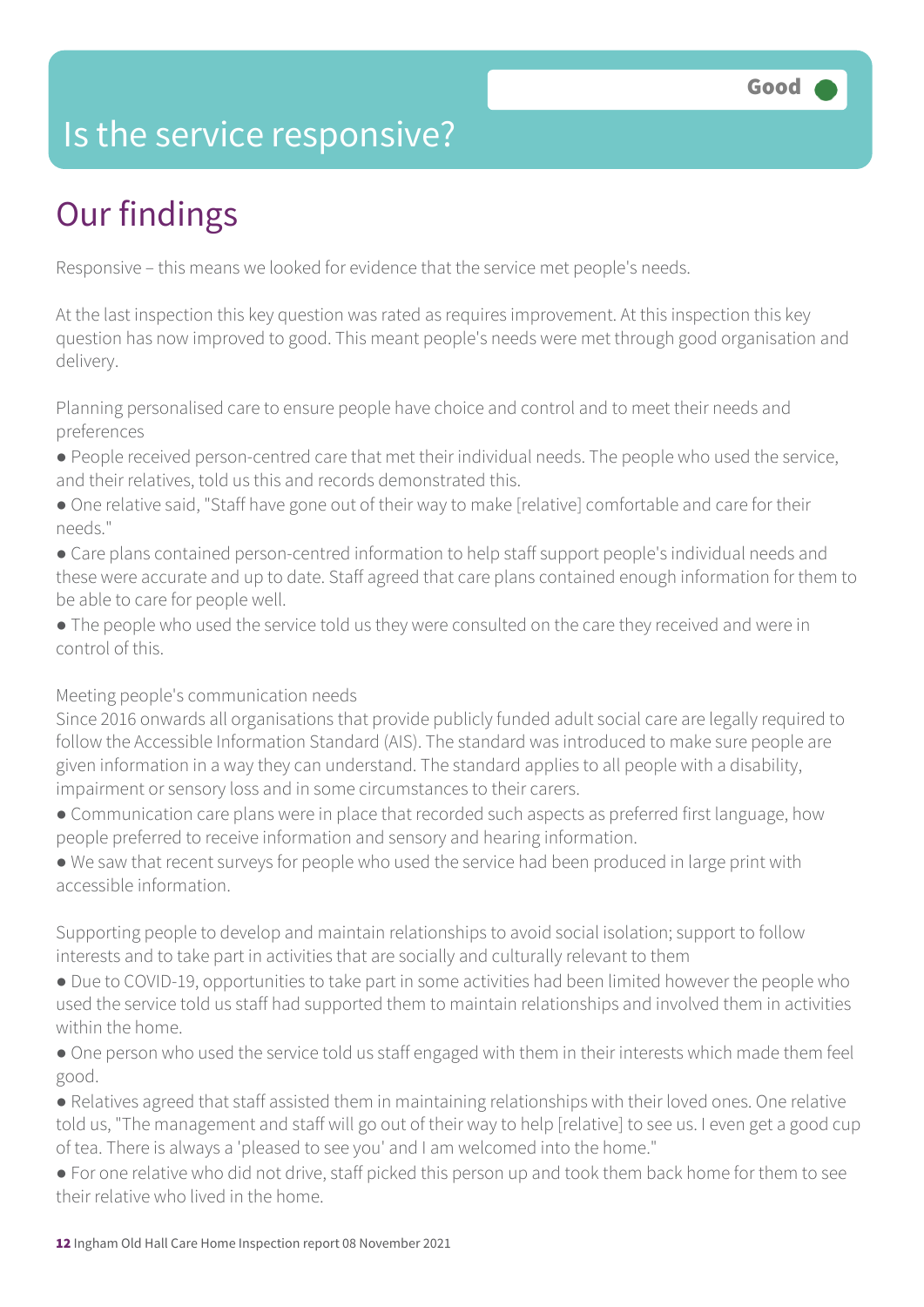Improving care quality in response to complaints or concerns

- People, and their relatives, told us they had no current concerns, but should they have, they would feel comfortable in raising these. They told us management and staff were approachable and would listen to the concerns they had.
- One person who used the service told us they had previously raised a concern with the provider that was quickly and effectively rectified.
- The registered manager kept a log of comments, complaints and compliments and these were regularly reviewed. The log contained information on what the concern was, what action was required and whose responsibility it was to complete it.

#### End of life care and support

- End of life care plans were in place and recorded whether the person they pertained to wished to engage in such a sensitive discussion.
- Staff had received training in end of life care, and one told us, "During end of life care I have only witnessed person-centred, compassionate, careful and tender care."
- At the time of this inspection, no end of life care was being delivered.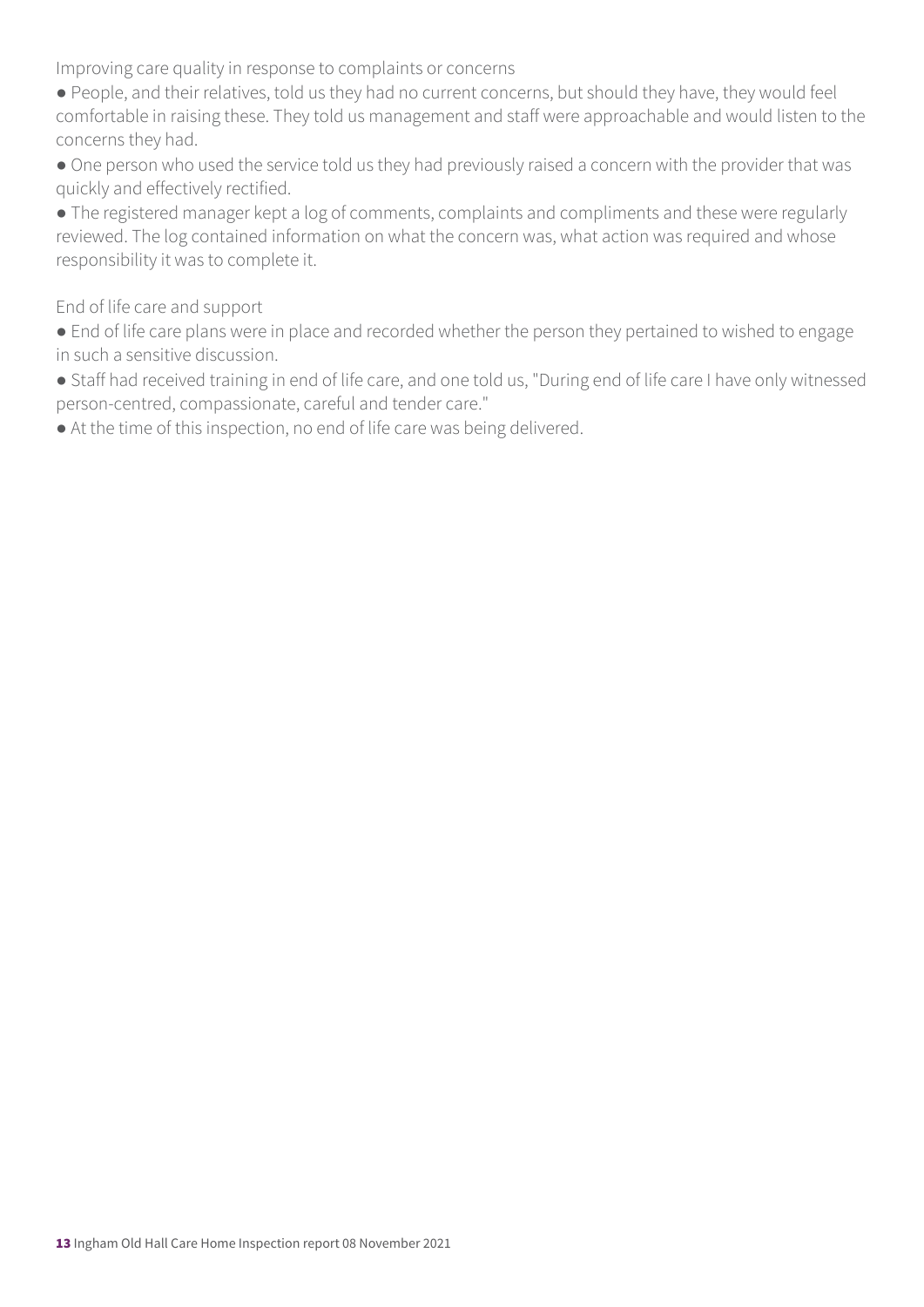### Is the service well-led?

## Our findings

Well-led – this means we looked for evidence that service leadership, management and governance assured high-quality, person-centred care; supported learning and innovation; and promoted an open, fair culture.

At the last inspection this key question was rated as requires improvement. At this inspection this key question has now improved to good. This meant the service was consistently managed and well-led. Leaders and the culture they created promoted high-quality, person-centred care.

Managers and staff being clear about their roles, and understanding quality performance, risks and regulatory requirements; Continuous learning and improving care

At our last inspection the provider had failed to ensure effective governance was in place. This was a breach of regulation 17 (Good Governance) of the Health and Social Care Act 2008 (Regulated Activities) Regulations 2014.

Whilst further embedding of practice was required, enough improvement had been made at this inspection and the provider was no longer in breach of regulation 17.

- People told us, and the inspection findings demonstrated, that improvements had been made at the service since our last inspection.
- A new registered manager had been appointed in May 2021 and people told us they felt they had been the vehicle for positive change.
- One relative told us, "Since the change in management, things do seem to have improved greatly."
- We saw improvement in the monitoring and assessing of the service. Several detailed audits were in place that had been completed regularly and reliably that had driven improvement in the service.
- The registered manager demonstrated good oversight of the service, had sought expert advice to improve practice and showed a willingness to engage and improve further; they understood their regulatory responsibilities, and these had been met.

Promoting a positive culture that is person-centred, open, inclusive and empowering, which achieves good outcomes for people;

- The people who used the service told us they liked living in the home; they told us staff engaged with them with warm humour and respect which made them feel good.
- Staff told us there was an open and encouraging atmosphere within the home and that they felt listened to, valued and appreciated.
- Recent incidents demonstrated that staff felt able to raise concerns and the sharing of incidents showed transparency was promoted in order to improve the care provided.
- People told us the registered manager was accessible and visible and those that used the service spoke of them warmly. Relatives agreed with one commenting on the registered manager's ability to be an advocate on behalf of those that used the service.
- Health and social care professionals described a service that was proactive, responsive and inclusive.